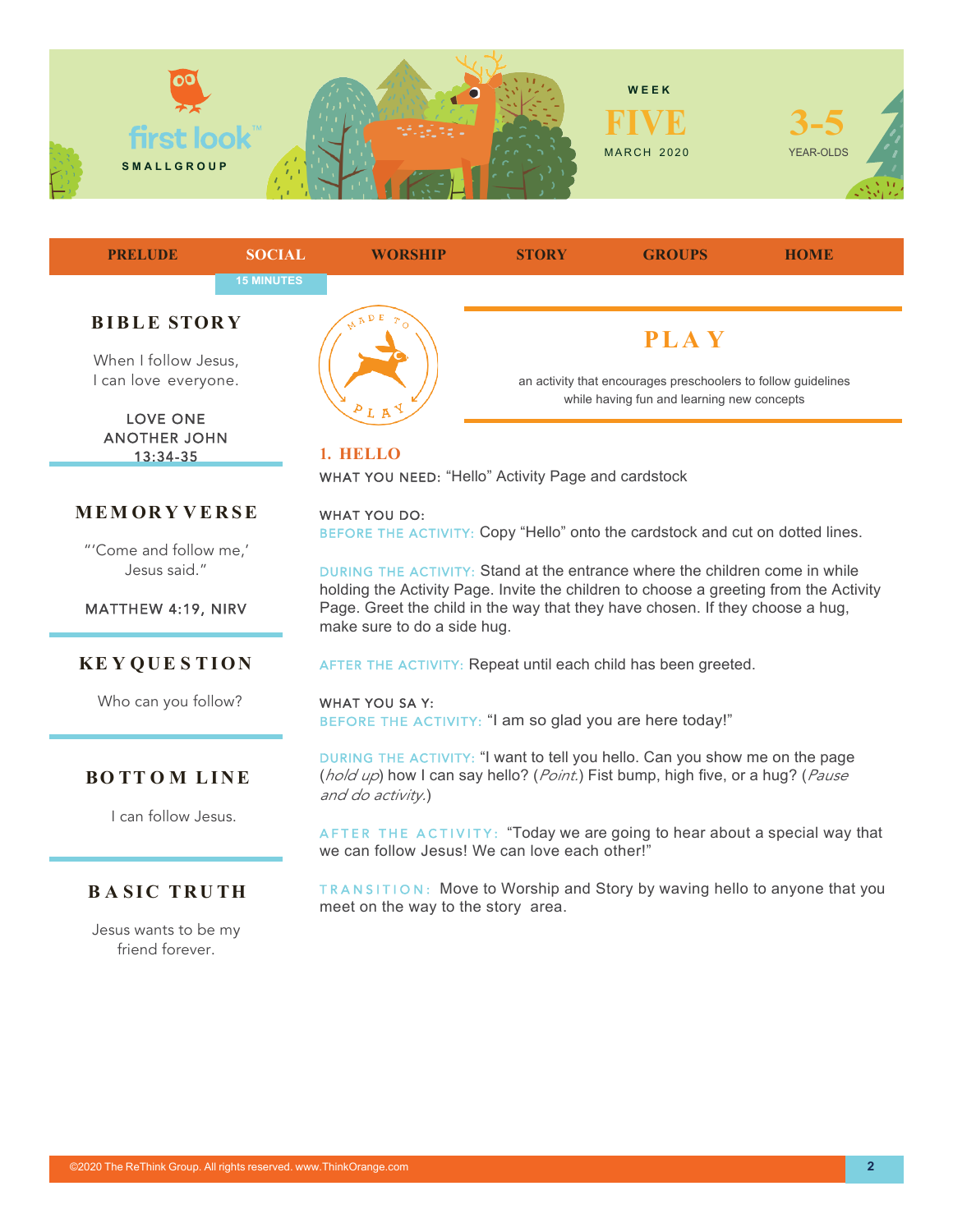



an activity that allows preschoolers to review the Bible story, bottom line, or memory verse by creating a craft to take home

# **2. LOVE LIKE JESUS**

WHAT YOU NEED: "Love Like Jesus" Activity Page, cardstock, BAND-AIDs, heart stickers, toy stickers, and food stickers

#### WHAT YOU DO:

BEFORE THE ACTIVITY: Copy the Activity Page onto the cardstock (one per child).

DURING THE ACTIVITY: Give each child an Activity Page, a BAND-AID, and one of each of the stickers. Encourage the child to place all of the stickers and the BAND-AID around the picture of Jesus.

AFTER THE ACTIVITY: Send the Activity Pages home with the children.

WHAT YOU SA Y: BEFORE THE ACTIVITY: "Let's love like Jesus!"

DURING THE ACTIVITY: "Here is a picture of Jesus. *(Hold up.)* Let's put a BAND-AID on the picture to show that we can love one another by helping them when they are hurt. *(Do activity.)* Now let's place a food sticker on the picture to show that we can love someone by giving them food*. (Continue activity*.) Great job! Now we can place a toy sticker *(hold up) and a heart sticker (hold up) on the picture to show that we can love one another by sharing."*

AFTER THE ACTIVITY: Move Awesome job! We can follow Jesus by showing love to one another. **Who can you follow?** *[Bottom Line]* **I can follow Jesus!"**

I can love everyone.

LOVE ONE ANOTHER JOHN 13:34-35

## **MEM OR Y VERSE**

"'Come and follow me,' Jesus said."

MATTHEW 4:19, NIRV

## **KE Y QUE S TION**

Who can you follow?

#### **BO TT O M LINE**

I can follow Jesus.

# **BASIC TRUTH**

Jesus wants to be my friend forever.